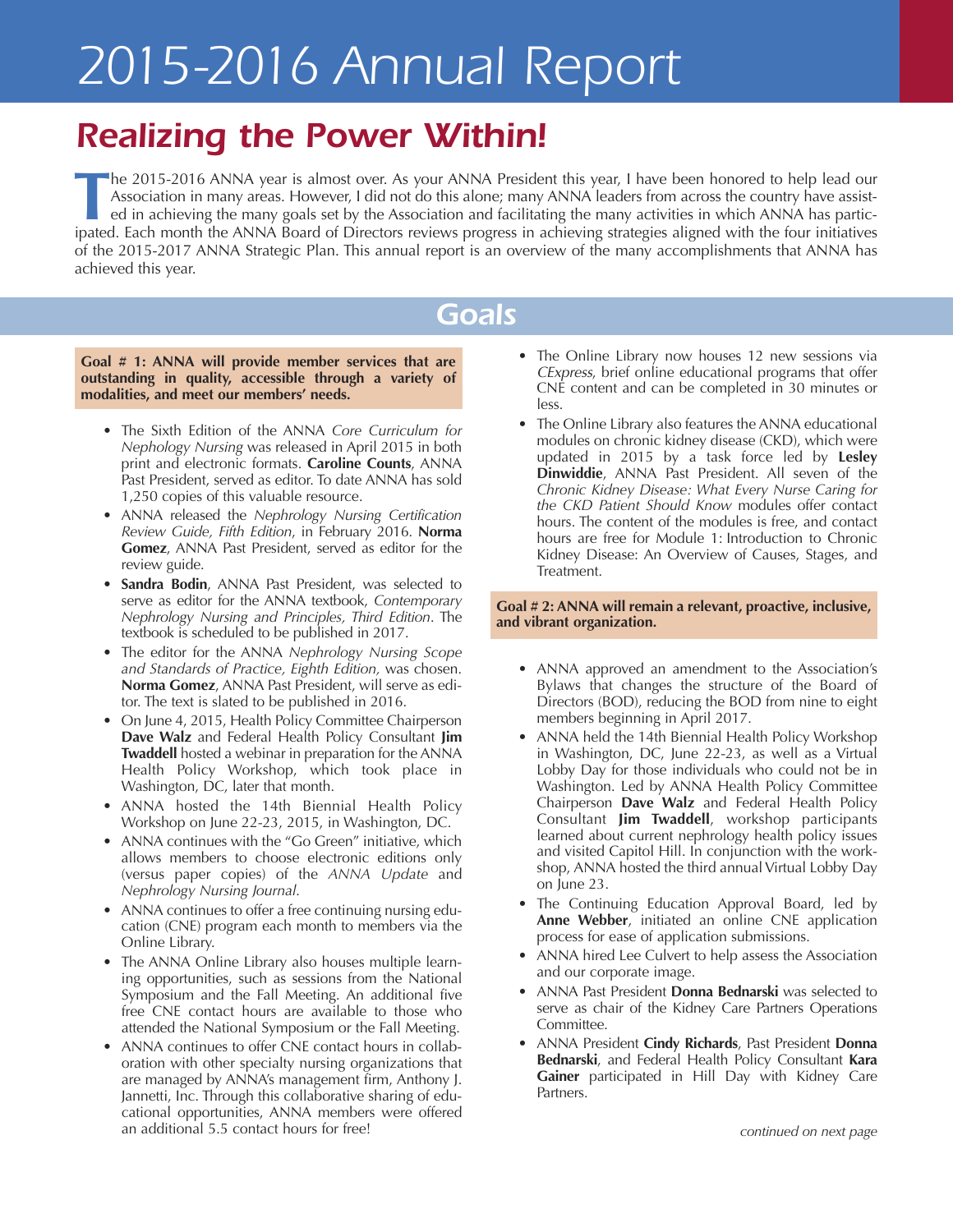# *The Mission of ANNA*

ANNA promotes excellence in and appreciation of nephrology nursing so we can make a positive difference for people with kidney disease.

#### *Goals*

- ANNA provided comment letters to the Centers for Medicare & Medicaid Services on: proposed rule related to discharge planning, proposed rule related to longterm care facilities, proposed rule on ESRD Prospective Payment System and Quality Incentive Program, ESRD access to transplant measure development, and ESRD vascular access measures development.
- ANNA submitted health policy priorities to the 2015 Summit of U.S. Kidney Organizations during American Society of Nephrology Kidney Week.
- ANNA joined forces with other organizations and signed on or supported a variety of other letters that either have had or will have the potential to impact nephrologyrelated issues.
- The Awards and Scholarships Committee, led by **Maryam Lyon**, and the Research Committee, led by **Mary Haras**, awarded over \$98,000 in awards, scholarships, and grants to ANNA members and chapters.
- Based on the work by Drs. **Beth Ulrich** and **Tamara Kear** in 2014-2015 on the culture of patient safety, ANNA has joined a group of nephrology caregivers to help develop a National Dialysis Safety Initiative. The steering committee, led by the Renal Physician Association, includes two ANNA members: **Tamara Kear** and **Jennifer Payton**. They have participated in four webinars addressing issues impacting safety in nephrology practice settings. The webinars addressed: (1) Culture of Safety, (2) Medication Reconciliation, (3) Infection Control, and (4) Transitions in Care. Watch for additional information and opportunities to be involved with this workgroup.

### *Strategic Initiatives*

Strategic Initiatives are time bound projects that cover multiple issues and incorporate both of the previously listed goals. Each initiative is designed to be multiyear, multidimensional, and measurable.

#### **1. Improving and expanding our virtual community.**

- ANNA is committed to ensuring that the Association website is a portal to a vibrant virtual learning community that attracts new visitors and demonstrates greater overall use. A schedule has been established to review the website to ensure that documents remain pertinent and up-to-date. **Angela Kurosaka** serves as the Board liaison for this initiative.
- ANNA supports and interacts with the National Office in implement, evaluate, and refine services based on information that is received from members.
- ANNA communicates about and markets new services and identifies various avenues and customers to market services. Digitell, the service provider that provides the platform for the ANNA Online Library, will be updating and changing the platform in 2016. Watch the Library for a new, updated look.
- A Professional News area is featured on the ANNA website home page.

#### **2. Providing excellent, relevant learning opportunities.**

- The ANNA Chapter Support Team and the Leadership Development Committee continue to develop Fast 15s for ANNA members and leaders.
- *CExpress* continues to grow. Twelve new modules were developed and posted to the Online Library this year. Topics include: transplant, nutrition, assessment, anemia management, home hemodialysis, peritoneal dialysis, new admissions, lab values, chronic kidney disease, vascular access, hemodialysis basics, and top drugs to avoid in kidney disease.
- Six Translating Research Into Practice (TRIP) resource sheets have been posted on the ANNA website thanks to the Specialty Practice Networks and BOD Liaison **Gayle Hall**.
- The Certification Review Course, recorded at the National Symposium and coordinated by National Secretary **Lynda Ball**, is available in the Online Library.

#### **3. Developing leaders and benefiting from their contributions.**

• All ANNA leaders and emerging leaders understand and embrace a strengths-based approach to leadership development.





**april** 46th ANNA National Symposium, Orlando, FL ANNA releases updated educational Orlando, FL<br>
2014 **Concise online nephrology**<br>
2014 **ANNA releases updated educational<br>
2025** *Modules: What Every Nurse Caring for***<br>
2027 ANNA represented at Kidney Health** *the CKD Patient Should Know*



**May** ANNA introduces *CExpress*, concise online nephrology educational programs<br>ANNA represented at Kidney Health Initiative Stakeholders Meeting



**June** ANNA Health Policy Workshop, Washington, DC Virtual Lobby Day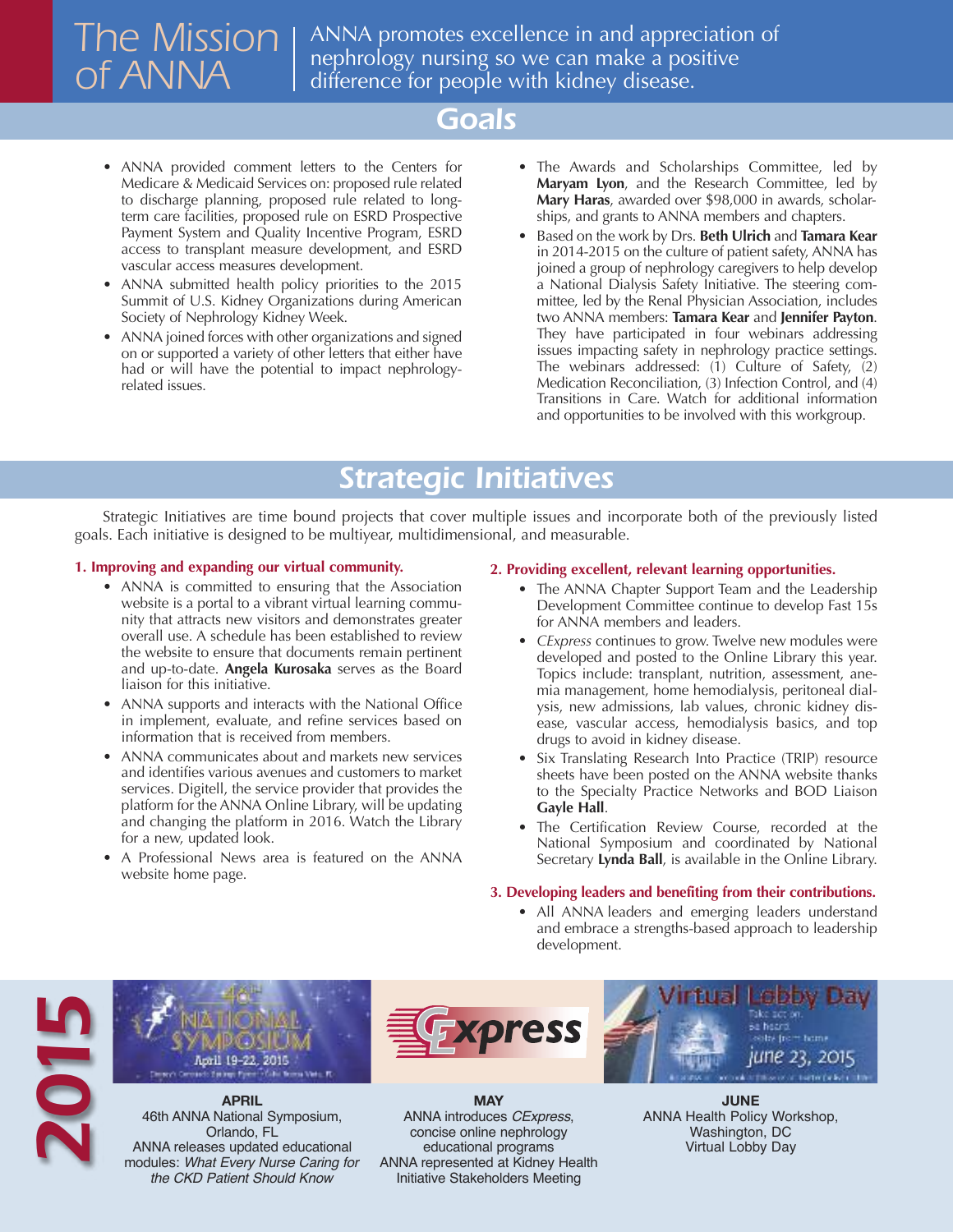### *Strategic Initiatives*

- The Leadership Library in the Online Library has been updated and will have additional sessions added to help educate ANNA leaders.
- A successful Volunteer Leader Workshop was held in April 2015 to educate local chapter and national leaders with face-to-face educational opportunities.
- Quarterly conference calls were held with all committee chairs and BOD members to increase communications among ANNA leadership.

#### **4. Influencing key decisions that impact nephrology nursing.**

• ANNA continues to advocate for CKD, nephrology nursing, and nursing issues in general and collaborates in appropriate areas with organizations and groups that share our interests.

#### *Learning, Leading, Connecting and Playing at the intersection of Nephrology and Nursing*

Led by **Denise Murcek**, the ANNA Conferences Committee planned the 2015 Fall Meeting in Austin, TX, and the 47th National Symposium in Louisville, KY. Due to the overwhelming positive comments about the hands on and audience response sessions in the meeting evaluations, these will continue to be offered.

#### *ANNA Chapter Support Team (ACST)*

The ACST, led by **Nancy Smith** and her team, continue to work with ANNA chapters and provide support throughout the year. The ACST is a great resource to all chapters for



assistance or guidance. The ACST publishes a quarterly newsletter, *ACST Spotlight*, that is filled with useful information for chapter leaders. The ACST has developed many Fast 15s to provide necessary information for chapters in 15 minute segments. They also helped to develop sessions and present content at the Volunteer Leaders Workshop (VLW).

- Forty-four individuals participated in a successful Health Policy Workshop in June 2015.
- The Health Policy Committee started a discussion group in ANNA Connected to address issues affecting nephrology nursing.
- ANNA is represented in several organizations, such as Kidney Care Partners and Kidney Health Initiative, in order to keep abreast of current issues.
- ANNA uses CongressWeb to enable members to contact elected representatives about issues important to nephrology nurses.

#### *Specialty Practice Networks (SPNs)*

The SPNs, led by **Cheryl Groenhoff**, have had a busy year. They developed six TRIP sheets, reviewed abstract proposals, and developed SPN sessions for *Specialty Practice Networks*the National Symposium.



#### *Task Forces*

- The CKD Module Task Force, led by **Lesley Dinwiddie**, completed the revision of this series of educational modules entitled *Chronic Kidney Disease: What Every Nurse Caring for the CKD Patient Should Know*. The modules are available on the ANNA website and in the ANNA Online Library.
- The Glossary Task Force, led by **Dr. Debra Hain**, has completed their work and it has been submitted to the ANNA Board of Directors for approval.

#### *Collaboration*

Many ANNA members participate on various workgroups or expert panels. They include, but are not limited to:

- Alliance for Home Dialysis: **Melanie Baumgartner, Mary Showers, Patrice Zyry**
- American Nurses Association (ANA) Nurse Fatigue Professional Issues Panel: **Anicia Cross-Robinson, Andrew Vick**



**July** Board of Directors Meeting, Philadelphia, PA ANNA represented at American Nurses Association Membership Assembly



**auguSt** ANNA responds to CMS rule on ESRD PPS and QIP National dialysis patient safety initiative launched with Renal Physicians Association

| <b>ANNA</b><br>Nephrology<br>NursesWeek |
|-----------------------------------------|
|                                         |

**SepteMber** Nephrology Nurses Week ANNA represented at Kidney Community Advocacy Day

# Neph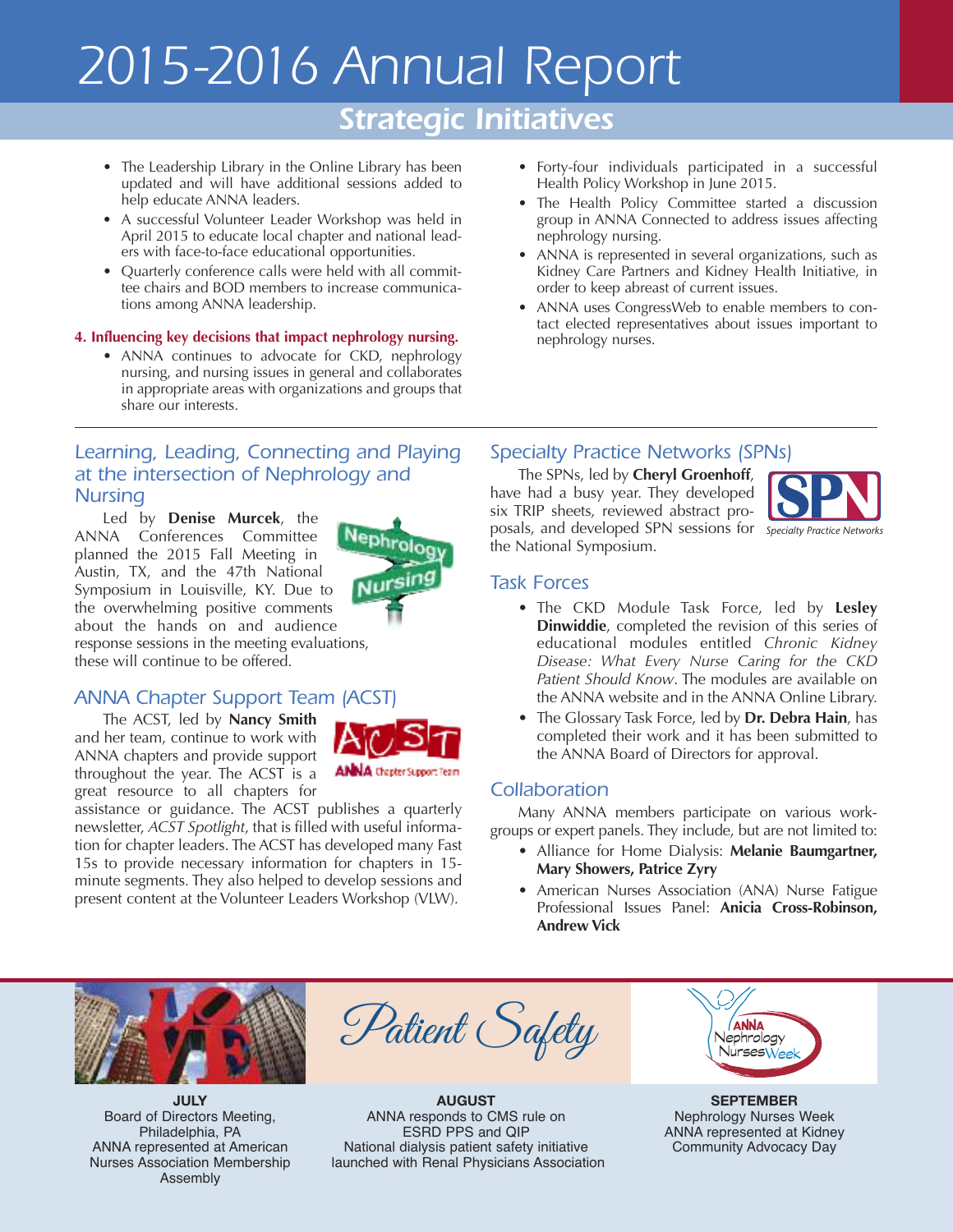#### *Collaboration (continued)*

- ANA Professional Issues Panel: **Norma Gomez**
- ANA Nursing Practice & Work Environment Department: **Charla Scheve**
- ANA Specialty Nursing Association Partners in Geriatrics Web Fellow: **Debra Hain**
- American Society for Nephrology Geriatric Nephrology Advisory Group: **Debra Hain**
- Association for Advancement of Medical Instrumentation: **Glenda Payne**
- Centers for Disease Control & Prevention Clinician Outreach & Communication Activity: **Kerri Holloway**
- Centers for Medicare & Medicaid Services (CMS) Transplant Technical Expert Panel (TEP): **Linda Wright**
- CMS ESRD Functional Status TEP: **Debra Hain**
- Coalition for Supportive Care of Kidney Patients: **Glenda Harbert**
- End Stage Renal Disease Health and Information Technology Coalition: **Deb Kaiser, Jonathan Flores, Frank Borsey, Angela Taylor Smith**
- The Joint Commission: **Joanne Brady, Judy Kauffman**
- Kidney Care Partners (KCP) Consultant: **Donna Bednarski**
- KCP Kidney Care Quality Alliance (KCQA) Measure Feasibility Testing Group: **Glenda Payne**
- KCP Quality Initiative Steering Committee: **Glenda Payne**
- Kidney Community Emergency Response Coalition: **Melinda Martin-Lester**
- Kidney Health Initiative (KHI): **Cindy Richards, Sheila Doss-McQuitty, Sharon Longton**
- KHI Fistula Subcommittee: **Donna Bednarski**
- KHI Patient Preference Workgroup: **Lillian Pryor**
- KHI Remote Monitoring Project: **Charla Scheve**
- KHI Vascular Access Workgroup: **Lynda Ball**
- National Quality Form: **Beth Evans**
- Nephrology Nurse Sensitive Quality Indicators: **Carolyn Latham**
- Network New England Healthcare Associated Infections: **Karen Robbins**
- Patient-Centered Outcomes Research Institute (PCORI): **Leslie Dork**
- PCORI Representative: **Glenda Payne**
- PCORI Engagement Grant Advisory Board: **Sheila Doss-McQuitty**
- Renal Physician Association National Patient Safety Initiative: **Tamara Kear, Jennifer Payton**
- United Network for Organ Sharing: **Diane Derkowski**
- Vascular Access TEP: **Monet Carnahan**

Specific collaborative efforts this year included the following activities.

- Canadian Association of Nephrology Nurses and Technologists: President-Elect **Sheila Doss-McQuitty** attended this meeting as ANNA's representative.
- European Dialysis and Transplant Nurses Association/ European Renal Care Association: Immediate Past President **Sharon Longton** attended this meeting as ANNA's representative.
- American Society of Nephrology (ASN): Executive Director **Mike Cunningham**, President **Cindy Richards**, and President-Elect **Sheila Doss-McQuitty** attended and represented ANNA at ASN Kidney Week 2015. During the meeting, they also took the opportunity to meet with the National Renal Administrators Association, U.S. Summit of Kidney Organizations, Sandoz Biopharmaceuticals, Baxter, and the KHI Open House. Members of the Nephros South Chapter of ANNA graciously volunteered to man the ANNA booth in the ASN exhibit hall.
- American Nurses Association (ANA): President **Cindy Richards** attended the annual Membership Assembly.
- ANA Nursing Organization Alliance: President **Cindy Richards**, President-Elect **Sheila Doss McQuitty**, and Executive Director **Mike Cunningham** attended as ANNA representatives.
- American Society of Association Executives: Executive Director **Mike Cunningham** and President-Elect **Sheila Doss McQuitty** attended the meeting as ANNA representatives.
- National Student Nurses Association: **Renee Hill** and **Angela Taylor Smith** attended as ANNA representatives.
- Kidney Care Partners (KCP): ANNA Federal Health Consultant Representative **Kara Gainer**, ANNA KCP Consultant **Donna Bednarski**, and President **Cindy Richards** attended the quarterly KCP meetings as ANNA representatives.



**october** ANNA Fall Meeting, Austin, TX ANNA responds to CMS rule on long-term care facility requirements

**noveMber** ANNA participates with kidney community stakeholders in patient safety webinars for National Dialysis Safety Initiative

ANNA responds to CMS rule on hospital/home health discharge planning requirements ANNA submits comments to KDIGO on living kidney donor clinical practice guidelines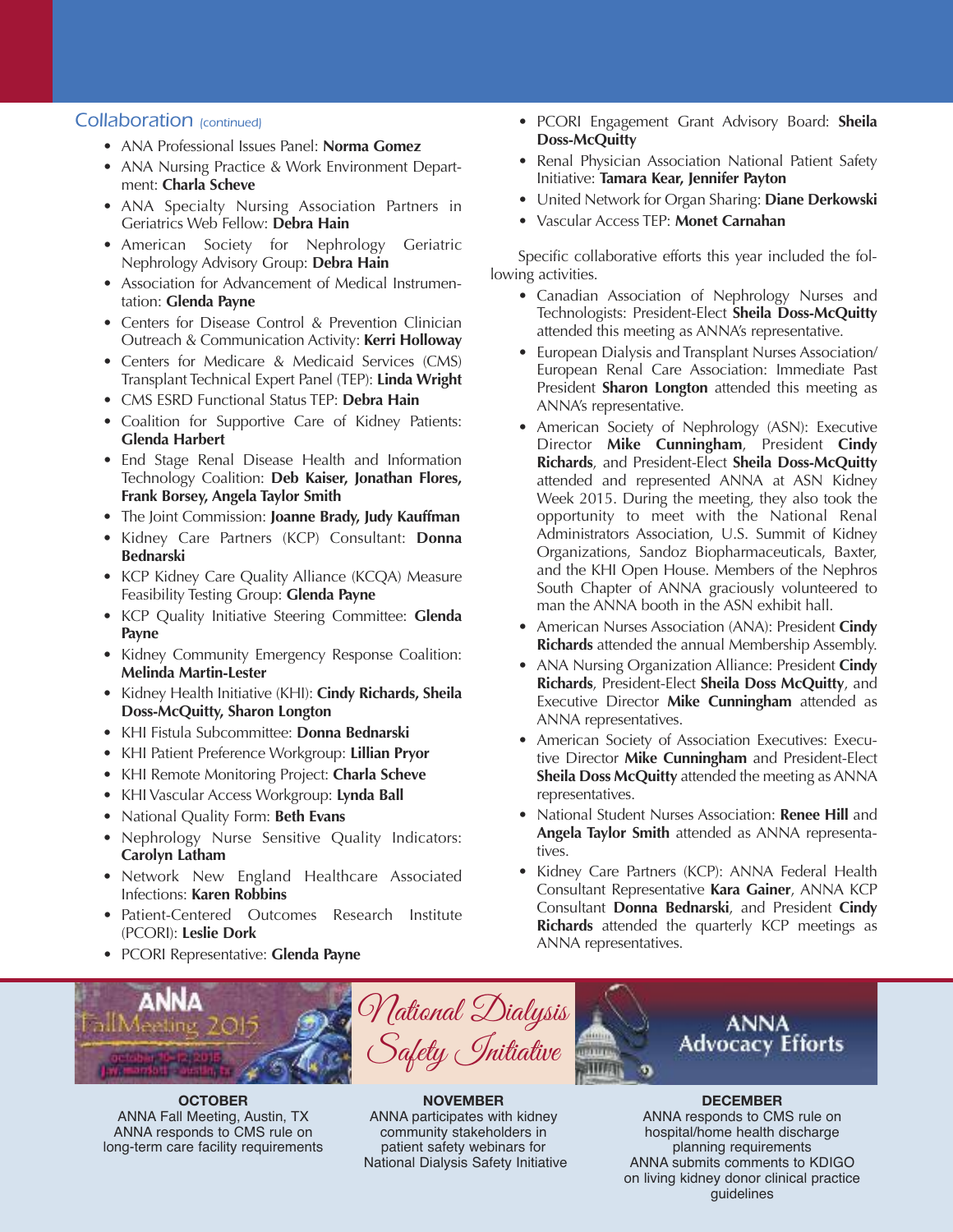### *Financials*

#### **2015-2016 Expenses**



#### *Summary*

#### *REALIZING THE POWER WITHIN!* When I began my journey as National President

on April 21, 2015, never did I realize that the statement "realizing the power within" would come in to play so quickly! The day I became ANNA President I received a call that my elderly father had passed away after a short illness. That day was a tribute to the internal power and strength I really never knew I had. I was supported by my wonderful ANNA friends and colleagues that day, and that support has continued on all year. Each of you has helped to make this year in ANNA a success.

> reducing size of ANNA Board of Directors

ANNA is only as strong as its members. It takes each of us contributing to keep us moving forward. Whether you are a chapter member, a chapter leader, a committee member, a committee chair, or serve on the Board of Directors, your role is vitally important. ANNA listens to members about what they want. Every National Symposium and Fall Meeting evaluation comment is read, every "Start, Stop, Continue" card is reviewed, and the information gathered there is compiled and



ANNA based on what members want. We may not be able to act on every suggestion, but please know that your comments are heard, reviewed, and acted upon whenever possible.

ANNA is committed to continue to provide quality educational opportunities, support evidence-based research, engage in interdisciplinary practice, and provide opportunities for growth for you both as an individual and as a nephrology nurse leader. ANNA is committed to leading initiatives to demonstrate that the role of the professional nephrology nurse is critical to positive patient outcomes.

It has been an honor to serve ANNA as president this year. I have met many wonderful people and had the opportunity to attend meetings to represent ANNA over the past 12 months. I look forward to continuing to work with and for ANNA this next year as Sheila Doss-McQuitty assumes the role of ANNA President for 2016-2017.

> **Cindy Richards, BSN, RN, CNN** *2015-2016 ANNA National President*

> > Convention



Measures and ESRD Access to Transplant Measures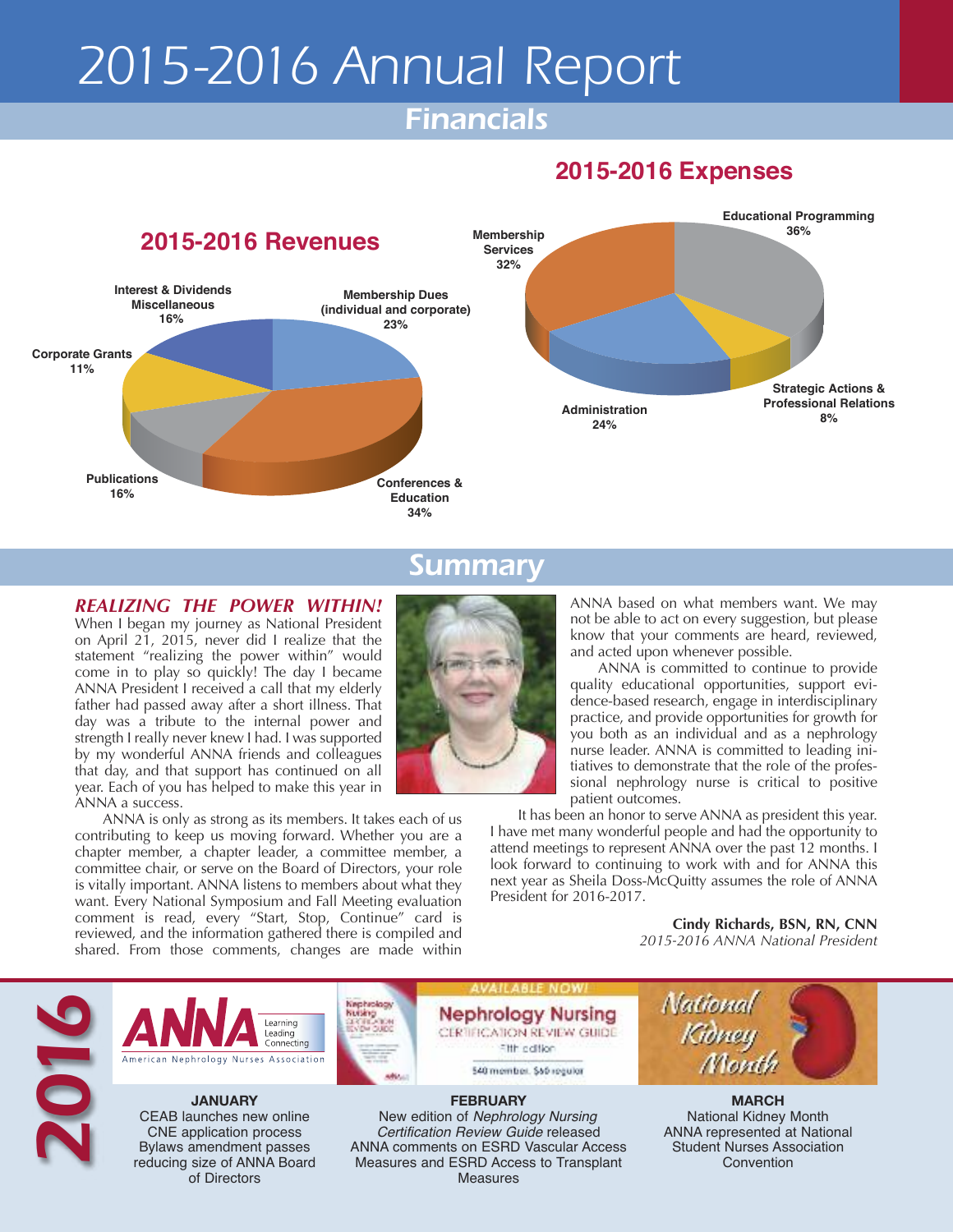

# *Member Spotlight*

#### *Joanne Smith, RN First State Chapter #134*

Joanne has been working as an RN in the dialysis field since 1995. When she graduated, the only available RN open-

ings were in home health, long-term care, and dialysis. After interviewing and accepting a position in dialysis, it wasn't long before Joanne was managing an in-center hemodialysis clinic and signing up to become a member of ANNA.

Seven years ago, Joanne accepted a position to manage a home dialysis program. Four years ago, she assumed the role of health policy representative for the newly formed First State Chapter of ANNA in Delaware. Since its inception, Joanne also has served the First State Chapter in other roles, including chapter president.

Currently, the Fresenius Medical Care (FMC) clinic in north Delaware that Joanne manages is one of the largest home programs in the country with a census of 97. She also has a home program at the FMC Riverside Park location with 28 patients and the FMC Elkton (Maryland) facility with 11 patients under her management. Joanne provides education regarding treatment options to chronic kidney disease and in-center patients who are not aware of or did not remember the home treatment option.

When providing education about treatment options to patients, Joanne discusses transplantation. She tries to encourage patients to enlist friends, family, neighbors, church members, etc., to consider donating a kidney. She reminds patients to share these words: "You can live a normal life with one properly functioning kidney," and "God gave most of us two kidneys so we could share one."

Over the years, Joanne verbalized to family and friends that she would like to donate a kidney herself, but she never acted upon it. However, in early May 2015, when she was in church she felt called to be tested to determine if her kidney was a match for one of her home hemodialysis patients. The next day, Joanne contacted the transplant center to set up the evaluation. The process was seamless and she learned that she was a good match for her patient.The decision to donate her kidney was made, and the surgery took place on August 11, 2015. Joanne stated that she was not nervous even though this was the first surgery she had ever undergone. She said she knew that if this decision was God's plan, nothing would go wrong. Everything went smoothly. Joanne and the patient who received her kidney are doing great! In fact, both of them were interviewed by ABC News, and the segment aired on the local news station on New Year's Eve 2015. (See the news article and video at http://6abc.com/health/del-nurse-gives-man-life-back-with-kidneytransplant-/1142684/)

Outside of ANNA, Joanne serves as education manager for the Dialysis Patients Citizens (DPC) organization, providing education to DPC members on a continuous basis via the organization's website, e-newsletter, and print newsletter.

Joanne is a tribute to nephrology nurses everywhere. Thank you, Joanne, for all that you do for your patients! Your involvement in nephrology certainly reflects ANNA's mission: "to promote excellence in and appreciation of nephrology nursing so we can make a positive difference for people with kidney disease."

### *ANNA Collaborative Partners*

- Agency for Healthcare Research & Quality Alliance for Home Dialysis American Association of Kidney Patients American Kidney Fund American Nurses Association
- American Society for Apheresis
- American Society of Association Executives
- American Society of Nephrology American Society of Pediatric Nephrology
- Association for Advancement of Medical Instrumentation
- Association for Vascular Access
- Canadian Association of Nephrology Nurses & Technicians
- Centers for Disease Control and Prevention
- Centers for Medicare and Medicaid Services
- Coalition for Supportive Care of Kidney Patients
- European Dialysis and Transplant Nurses Association / European Renal Care Association
- Forum of ESRD Networks
- Quality Conference Planning Committee
- Health Policy Coalitions
- Joint Commission
- Kidney Care Partners
- Kidney Community Emergency Response Coalition
- Kidney Health Initiative
- Healthcare Information & Management Systems Society
- National Association of Nephrology Technicians/Technologists

National Kidney & Urologic Diseases Information Clearinghouse

National Kidney Foundation (NKF) NKF Kidney Disease Improving Global **Outcomes** National Quality Forum National Renal Administrators Association National Student Nurses Association Network of New England Healthcare Associated Infections Collaborative Advisory Committee Nephrology Nursing Certification Commission Nurse in Washington Internship Nursing Organizations Alliance Patient-Centered Outcomes Research Institute Renal Physicians Association Technical Expert Panels United Network for Organ Sharing



**april/May** Volunteer Leaders Workshop 47th National Symposium Louisville, KY

# *Coming Soon!*

*Nephrology Nursing Scope and Standards of Practice* (8th edition)

*Contemporary Nephrology Nursing: Principles and Practice* (3rd edition)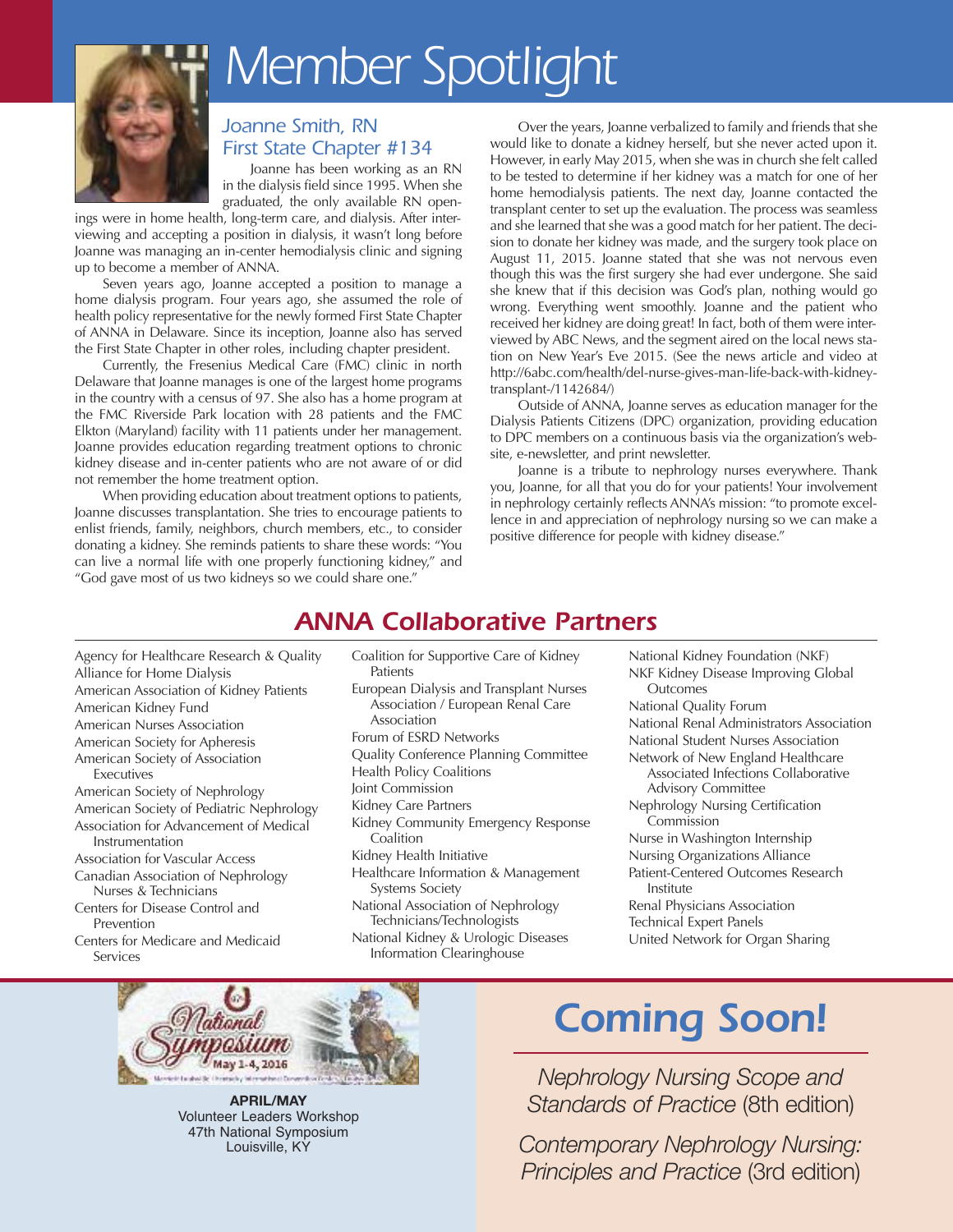### *2015-2016 Board of Directors Corporate-Plus Members*



**president** Cindy Richards, BSN, RN, CNN Birmingham, AL



**President-Elect** Sheila Doss-McQuitty, MBA, BSN, RN, CNN, **CCRA** San Jose, CA



**immediate past president** Sharon Longton, BSN, RN, CNN, CCTC Southgate, MI



**treasurer** Sue Cary, MN, APRN, NP, CNN Baton Rouge, LA



**Secretary** Lynda Ball, MSN, RN, CNN Everett, WA



**Director** Gayle Hall, BSN, RN, CNN Fleming Island, FL



**Director** Alice Hellebrand, MSN, RN, CNN Dumont, NJ



**Director** Angela Kurosaka, DNP, RN, CNN, NEA-BC Columbiana, AL



**Director** Nancy Pierce, BSN, RN, CNN Elliston, MT

Amgen, Inc. NxStage Medical, Inc. Satellite Healthcare, Inc.

#### *Corporate Members*

Alexion Pharmaceuticals, Inc. Baxter Healthcare Corporation Fresenius Medical Care NA Keryx Biopharmaceuticals, Inc. Mallinckrodt Pharmaceuticals Autoimmune and Rare Diseases **Merck** Raptor Pharmaceuticals Sanofi Renal

#### *Sustaining Members*

American Regent, Inc. Angelini Pharma, Inc. B. Braun Medical Inc. Church & Dwight Company, Inc. DaVita, Inc. Dialysis Clinic, Inc. (DCI) Henry Schein, Inc. – Dialysis Lifeline Vascular Access Mar Cor Purification Pentec Health, Inc. Renal Ventures Management, LLC

### *Download the Report*

*Go to www.annanurse.org/2016annualreport*

# *Connect with ANNA*



*www.annanurse.org*



*facebook.com/NephrologyNursing*

*twitter.com/ANNAnurses*